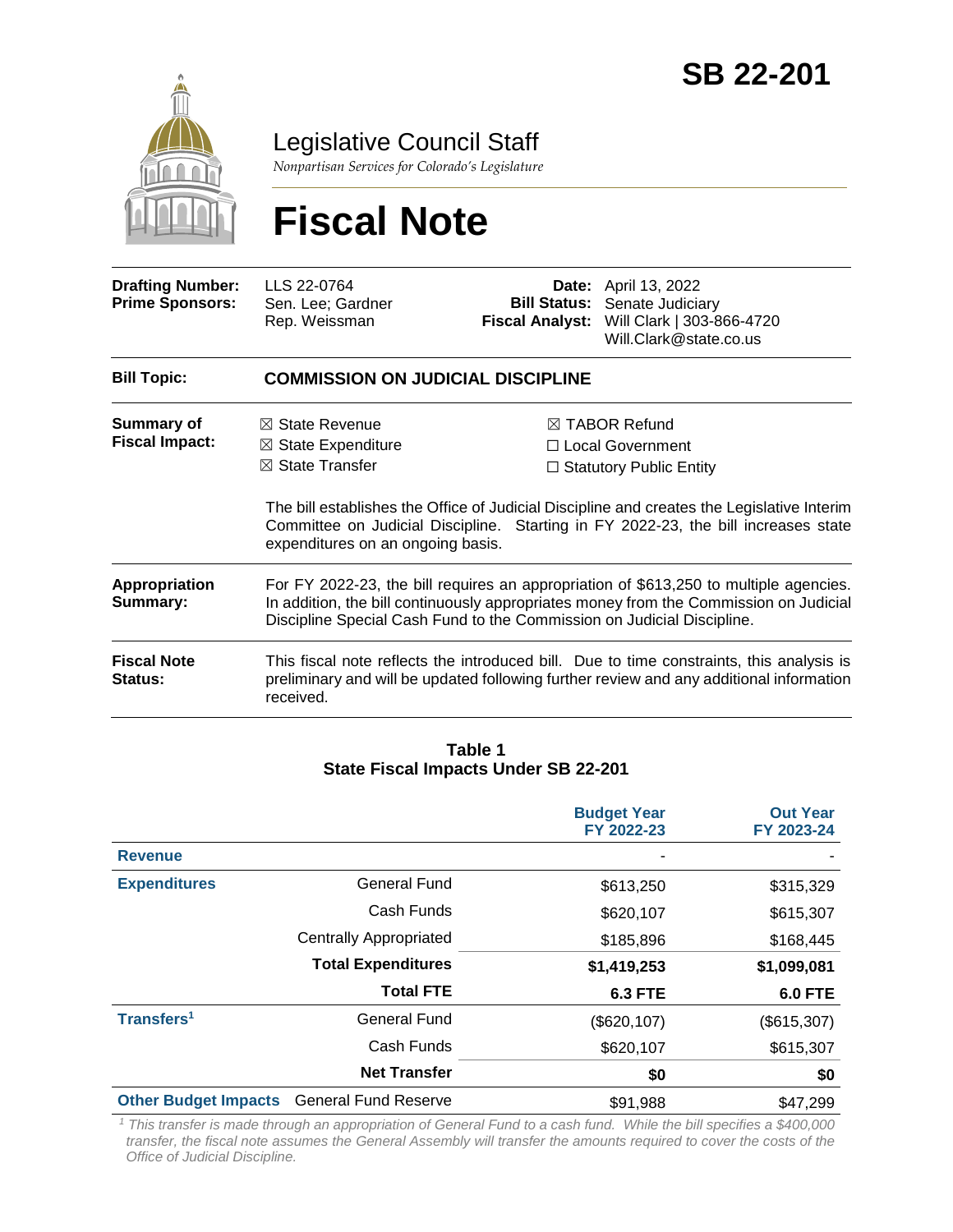## **Summary of Legislation**

The bill establishes the Office of Judicial Discipline (OJD) as an independent office in the Judicial Department and creates the Legislative Interim Committee on Judicial Discipline.

**Office of Judicial Discipline.** The OJD is created to investigate and address allegations of misconduct against justices and judges in the Judicial Department. As part of its duties, the OJD must staff and support the operations of the Colorado Commission on Judicial Discipline (CCJD), including assisting with preparation of its budget and an annual report of its activities. The OJD is also required to receive requests for evaluation of judges and justices, conduct public outreach concerning the judicial discipline process and recommendations from the CCJD, and provide related education information.

The bill also:

- provides commissioners on the CCJD with legal immunity in carrying out their official duties;
- directs the Judicial Department to provide the OJD and CCJD with office space and administrative and technological support;
- establishes requirements for confidential information sharing between the CCJD and judicial oversight agencies, including disciplinary records of a judge or justice;
- requires complaints or facts about potential misconduct of a justice or judge be documented for as long as the subject of the complaint is a justice or judge, plus three years, along with the department's handling of the complaint;
- requires the CCJD to gather and maintain annual data and statistics about judicial complaints and investigations related to judicial misconduct, and to report these annually during its annual SMART Act hearings; and
- creates the continuously appropriated Commission on Judicial Discipline Special Cash Fund, appropriates \$400,000 to the fund in FY 2022-23, and requires the General Assembly to make annual appropriations so that the fund begins each fiscal year with at least \$400,000.

**Legislative Interim Committee on Judicial Discipline.** The bill creates a legislative interim committee that must meet during the interim between the 2022 and 2023 legislative sessions to study the effectiveness of Colorado's system of judicial discipline and related best practices.

## **Background**

The CCJD is composed of 10 uncompensated members, including two district court judges, two county court judges, two attorneys, and four non-lawyer/non-judge citizens. The judicial members of the CCJD are selected by the Colorado Supreme Court. The attorney and other members of the CCJD are selected by the Governor and confirmed by the Senate. The CCJD is authorized to discipline and remove judges for willful misconduct in office; willful or persistent failure to perform duties; intemperance; and violation of the Colorado Code of Judicial Conduct.

In 2020, the CCJD processed 199 requests for evaluation of judicial conduct. Of those, two cases resulted in public discipline, three cases resulted in private sanctions, and two cases resulted in dismissal with concerns. In 2021, the CCJD experienced similar case volumes with two cases resulting in public discipline, one case resulting in private sanctions, and four cases dismissed with concerns.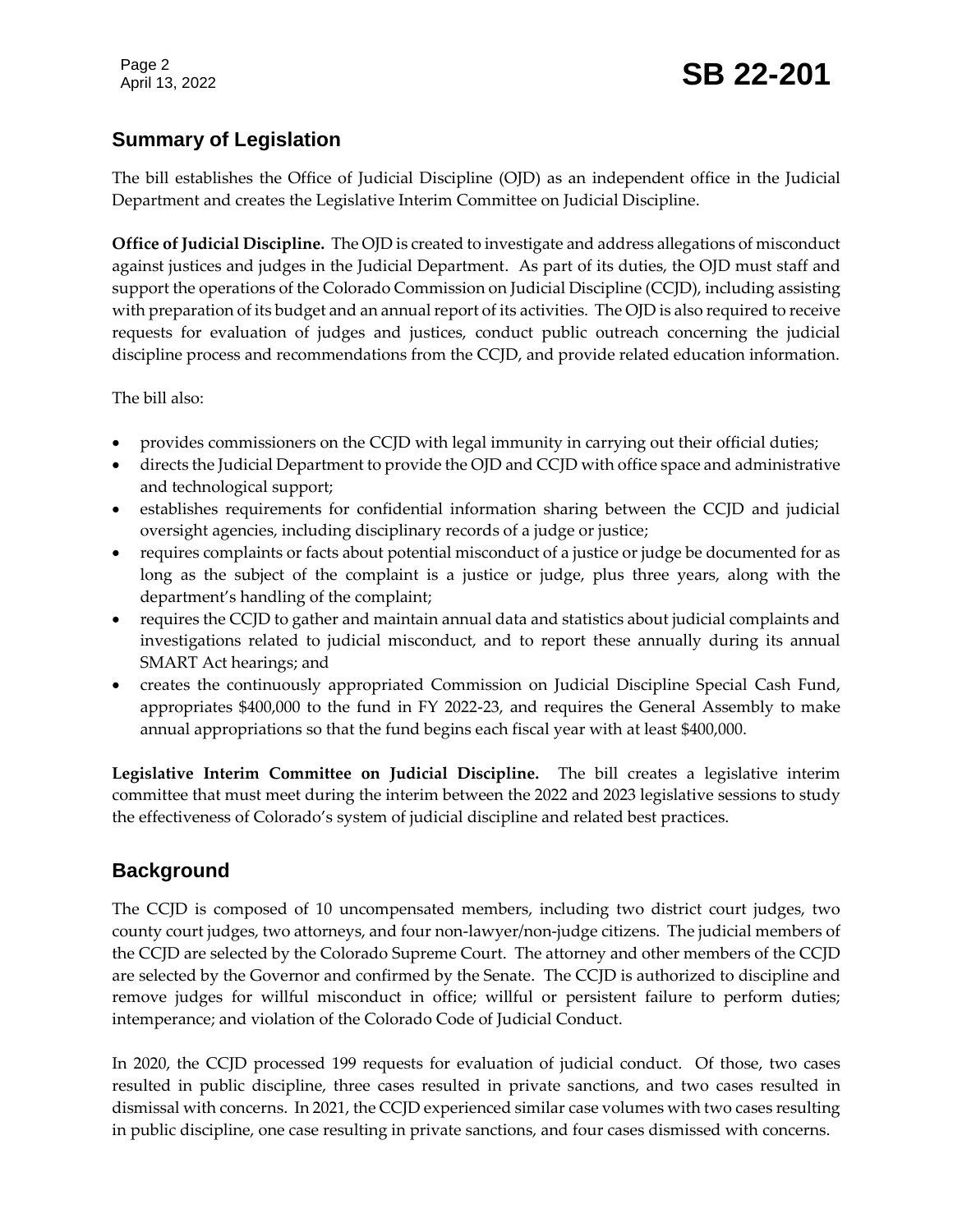Page 3

Page 3<br>April 13, 2022 **SB 22-201** 

#### **State Revenue**

Starting in FY 2022-23, state cash fund revenue will increase to the extent that expenses, attorney fees and other costs are recovered pursuant to the operations of the OJD. Some of this revenue is subject to TABOR.

#### **State Transfers**

Beginning in FY 2022-23, the bill annually transfers at least \$400,000 from the General Fund to the Commission on Judicial Discipline Special Cash Fund. The fiscal note assumes that the bill requires a transfer of \$620,107 in FY 2022-23 and \$615,307 in FY 2023-24 and ongoing.

#### **State Expenditures**

The bill increases state General Fund expenditures in the Judicial Department by \$559,787 in FY 2022-23 and \$315,329 in FY 2023-24 and ongoing. It increases state cash fund expenditures in the Judicial Department by \$620,107 in FY 2022-23 and \$615,307 in FY 2023-24 and ongoing from the Commission on Judicial Discipline Special Cash Fund. Finally, it increases state General Fund expenditures in the Legislative Department by \$53,463 in FY 2022-23 only. Costs are detailed below and shown in Table 2.

**Judicial Department.** The Judicial Department will incur costs for staff, computer programming, and outreach to create the new Office of Judicial Discipline. Staff costs include standard operating and capital outlay costs, and assume a July 1 start date. The fiscal note assumes that central Judicial Department costs will be paid for by General Fund and that OJD costs will be paid from the Commission on Judicial Discipline Special Cash Fund.

 **Judicial Department—Centralized support.** The Judicial Department will require 1.0 FTE to ensure that judicial oversight agencies and all Judicial Department staff meet requirements of the bill concerning reporting and documentation of judge or justice misconduct complaints.

When the Supreme Court adopts rules, guidelines, and procedures related to judicial discipline, they must provide the OJD with an opportunity to object and engage in efforts to resolve any differences. The Judicial Department must post each new rule, guideline and procedure on their website, allow for public comment and include an opportunity for the public to address the Supreme Court. These costs are indeterminate, and the fiscal note assumes the Judicial Department will address any additional costs through the annual budget process as needed.

 **IT System Development.** The Judicial Department will require additional IT programming to add new intake processes for filing and documenting complaints, as well as modifications to add retention, data management, reporting and search capabilities to existing systems. The fiscal note assumes the Judicial Department will require \$350,000 and 1.0 FTE for these purposes in FY 2022-23, and \$100,000 and 1.0 FTE in FY 2023-24 and future years.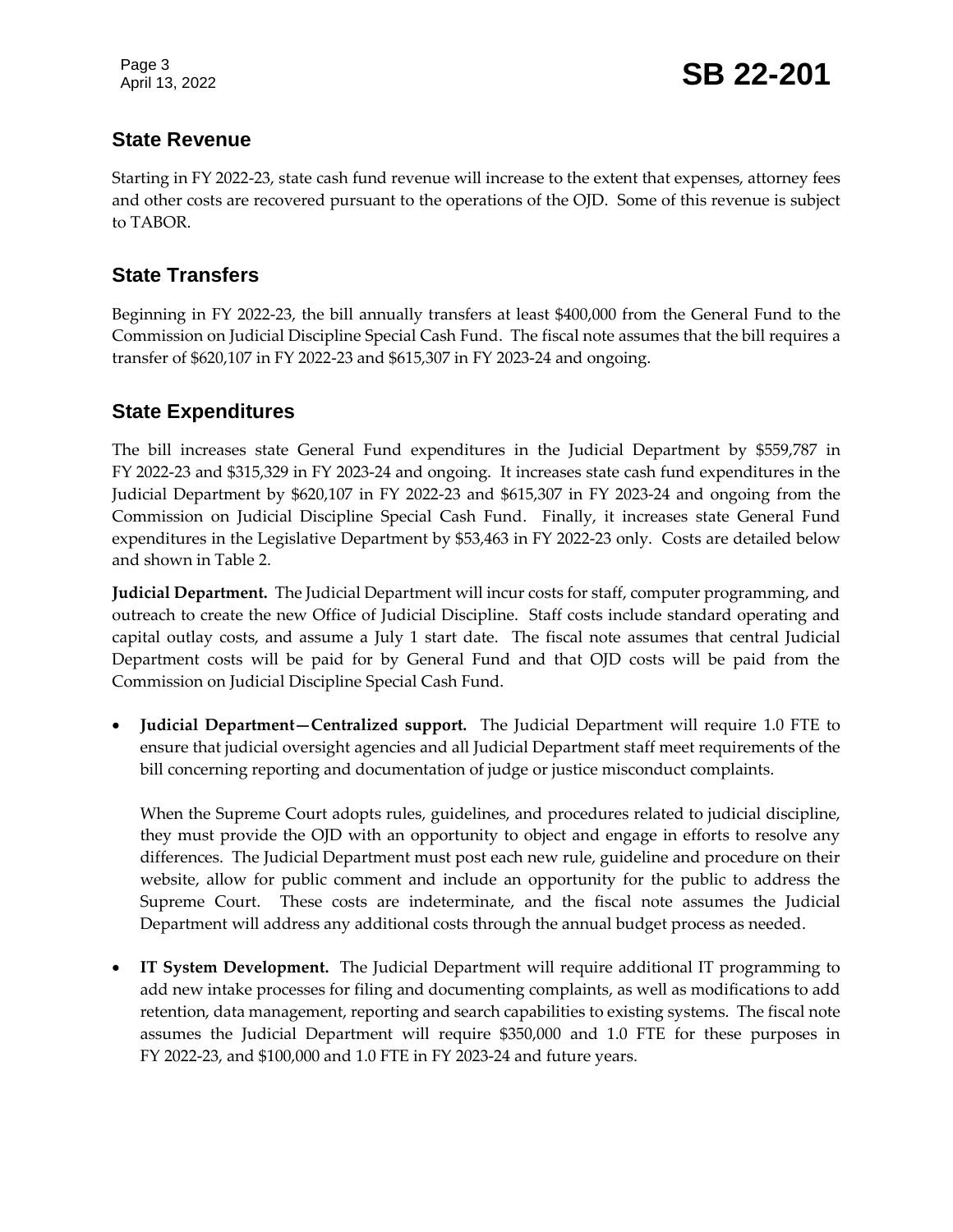Page 4

- **Office of Judicial Discipline—Staff.** The OJD will require 4.0 FTE executive director, assistant, attorney, and investigator staff to investigate and address allegations of misconduct against judges and justices in the Judicial Department. The executive director is required to be paid the same salary as a district judge. The Judicial Department must provide the OJD with office space, as well as technological and administrative support. The fiscal note assumes most of these costs will be covered through indirect costs recoveries from the new office and do not require an appropriation in the bill.
- **Education and Outreach.** The bill requires the new OJD to conduct public outreach concerning the judicial discipline process and recommendations from the CCJD, and provide related education information. The fiscal note assumes the office will require \$100,000 for these purposes annually, including informational and educational materials, and making materials available on the web. Actual outreach and education efforts and related costs will be determined by the CCJD.

**Legislative Department.** The standard costs for Legislative Council Staff and the Office of Legislative Legal Services to staff an interim committee includes 0.3 FTE of a researcher, 0.1 FTE of an attorney, and 0.1 FTE of a legislative editor. Standard operating and capital outlay costs are included. Because staff are part-time, the General Fund pay date shift has not been applied.

 **Member reimbursements.** Reimbursement for judicial discipline committee members assumes 5 meetings with per diem of \$111.82 and \$124.00 travel for 8 legislative members.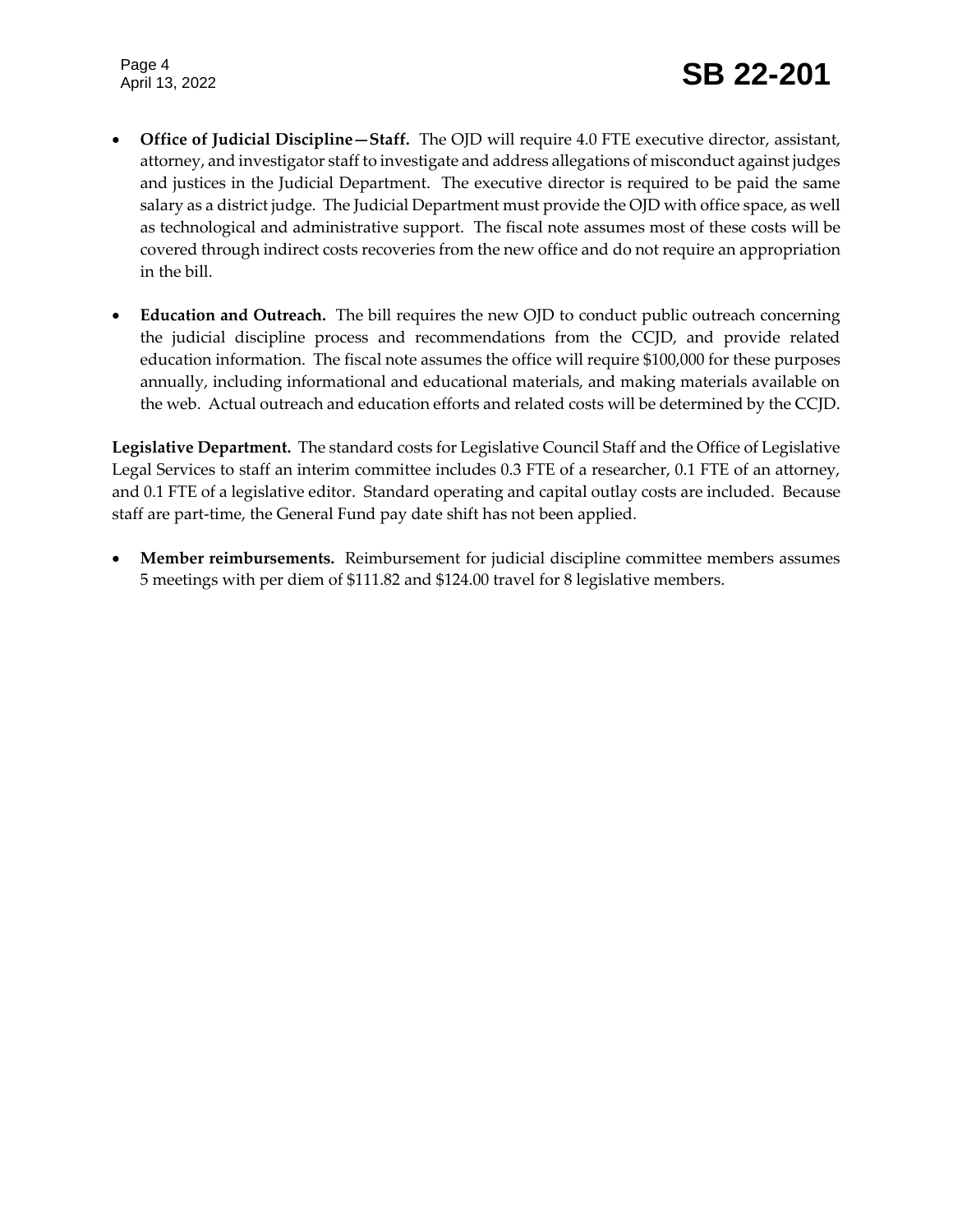# SB 22-201

**Table 2 Expenditures Under SB 22-201**

| <b>Cost Components</b>                    |                  | FY 2022-23     | FY 2023-24     |
|-------------------------------------------|------------------|----------------|----------------|
| <b>Judicial Department</b>                |                  |                |                |
| <b>Personal Services</b>                  |                  | \$193,077      | \$210,629      |
| <b>Operating Expenses</b>                 |                  | \$3,510        | \$3,900        |
| <b>Capital Outlay Costs</b>               |                  | \$13,200       | \$800          |
| IT System Development                     |                  | \$350,000      | \$100,000      |
| Centrally Appropriated Costs <sup>1</sup> |                  | \$62,965       | \$54,492       |
| FTE - Personal Services                   |                  | 1.8 FTE        | 2.0 FTE        |
| <b>Judicial Subtotal</b>                  |                  | \$622,752      | \$369,821      |
| <b>Office of Judicial Discipline</b>      |                  |                |                |
| <b>Personal Services</b>                  |                  | \$484,907      | \$484,907      |
| <b>Operating Expenses</b>                 |                  | \$3,800        | \$3,800        |
| <b>Capital Outlay Costs</b>               |                  | \$6,400        | \$1,600        |
| <b>Travel and Training</b>                |                  | \$25,000       | \$25,000       |
| <b>Education and Outreach</b>             |                  | \$100,000      | \$100,000      |
| Centrally Appropriated Costs <sup>1</sup> |                  | \$114,189      | \$113,953      |
| FTE - Personal Services                   |                  | 4.0 FTE        | 4.0 FTE        |
| <b>OJD Subtotal</b>                       |                  | \$734,296      | \$729,260      |
| <b>Legislative Department</b>             |                  |                |                |
| <b>Personal Services</b>                  |                  | \$37,156       | \$0            |
| <b>Operating Expenses</b>                 |                  | \$675          | \$0            |
| <b>Capital Outlay Costs</b>               |                  | \$6,200        | \$0            |
| Member Travel and Per Diem                |                  | \$9,433        | \$0            |
| Centrally Appropriated Costs <sup>1</sup> |                  | \$8,742        | \$0            |
| FTE - Personal Services                   |                  | $0.5$ FTE      | $0.0$ FTE      |
| <b>Legislative Subtotal</b>               |                  | \$62,205       | \$0            |
|                                           | <b>Total</b>     | \$1,419,253    | \$1,099,881    |
|                                           | <b>Total FTE</b> | <b>6.3 FTE</b> | <b>6.0 FTE</b> |

*1 Centrally appropriated costs are not included in the bill's appropriation.*